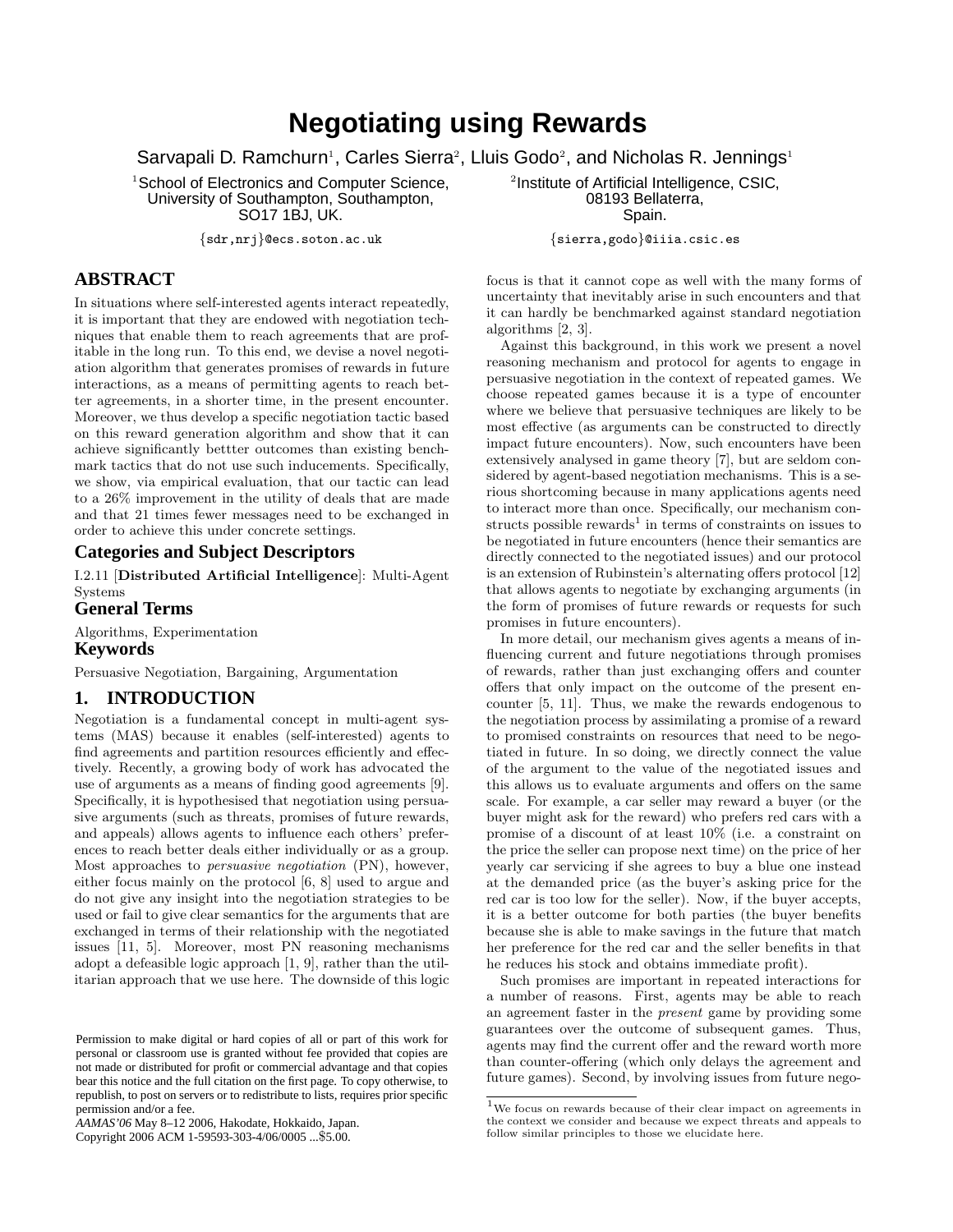tiations in the present game (as in the cost of servicing in the example above), we effectively expand the negotiation space considered in the present game and, therefore, provide more possibilities for finding (better) agreements [4]. For example, agents that value future outcomes more than their opponent (because of their lower discount factors) are able to obtain a higher utility in future games, while the opponent who values immediate rewards can take them more quickly. Thirdly, if guarantees are given on the next game, the corresponding negotiation space is constrained by the reward, which should reduce the number of offers exchanged to search the space and hence the time elapsed before an agreement is reached. Continuing the above example, the buyer starts off with an advantage next time she wants to negotiate the price to service her car and she may then not need to negotiate for long to get a reasonable agreement.

Given this, this work advances the state of the art in the following ways. First, we develop a Reward Generation Algorithm (RGA) that calculates constraints (which act as rewards) on resources that are to be negotiated in future games. The RGA thus provides the first heuristics to compute and select rewards to be given and asked for in our new extension of Rubinstein's protocol. Second, we develop a specific Reward Based Tactic (RBT) for persuasive negotiation that uses the RGA to generate combinations of offers and rewards. In so doing, we provide the first persuasive negotiation tactic that considers the current negotiation game as well as future ones, to generate offers and arguments and thus reach better agreements faster than standard tactics in the long run.

The rest of the paper is structured as follows. Section 2 provides the basic definitions of the negotiation games we consider, while section 3 describes how persuasive negotiation can be used in such games. Section 4 details RGA and section 5 shows how offers and promises are evaluated. Section 6 describes RBT and section 7 evaluates its effectiveness. Finally, section 8 concludes.

### **2. REPEATED NEGOTIATION GAMES**

Let  $Aq$  be the set of agents and  $X$  be the set of negotiable issues. Agents negotiate about issues  $x_1, \dots, x_n \in X$  where each one has a value in its domain  $D_1, \dots, D_n$ . Then, a contract  $O \in \mathcal{O}$  is a set of issue-value pairs, noted as  $O =$  $\{(x_1 = v_1), \cdots, (x_m = v_m)\}\.^2$  We will also note the set of issues involved in a contract O as  $X(O) \subseteq X$ . Agents can limit the range of values they can accept for each issue, termed its negotiation range and noted as  $[v^{min}, v^{max}]$ . Each agent has a (privately known) utility function over each issue  $U_x : D_x \to [0, 1]$  and the utility over a contract  $U : \mathcal{O} \to [0, 1]$ is defined as  $U(O) = \sum_{(x_i=v_i) \in O} w_i \cdot U_x(v_i)$ , where  $w_i$  is the weight given to issue  $x_i$  and  $\sum w_i = 1$ . We consider two agents  $\alpha, \beta \in Ag$  having utility functions designed as per the Multi-Move Prisoners' Dilemma (MMPD) (this game is chosen because of its canonical and ubiquitous nature) [13]. According to this game,  $\alpha$ 's marginal utility  $\delta U$  is higher than  $\beta$ 's for some issues, which we note as  $O^{\alpha}$ , and less for others, noted as  $O^{\beta}$ , where  $O^{\alpha} \cup O^{\beta} = O$ .

While it is possible to apply rewards to infinitely or finitely repeated games, we focus on the base case of one repetition in this work because it is simpler to analyse and we aim to understand at a foundational level the impact that such promises may have on such encounters. These games are played in sequence and there may be a delay  $\theta$  between the end of the first game and the beginning of the second one. In a game, one agent  $(\alpha \text{ or } \beta)$  starts by making an offer  $O \in \mathcal{O}$  and the opponent may then counter-offer or accept. The agents may then go on counter-offering until an agreement is reached or one of the agents' deadlines  $(t^{\alpha}_{dead})$ or  $t_{dead}^{\beta}$  is reached. If no agrement is reached before the deadline, the agents obtain zero utility (in either the first or second game). We also constrain the games, and further differentiate them from the case where agents play one game each time independently of the previous one, by allowing the second game to happen *if and only if* the first game has a successful outcome (i.e. an agreement is reached within the agents' deadlines and the contract is executed). In so doing, there is no possibility for agents to settle both outcomes in one negotiation round. The agents may also come to an agreement in the first game but fail to reach one in the second one, in which case the agents only obtain utility from the outcome of the first game.

If an agreement is reached, the agents are committed to enacting the deal settled on. This deal comes from the set of possible contracts which, in the first game, is captured by  $\mathcal{O}_1$ and, in the second one, by  $\mathcal{O}_2$ . During these games, as time passes, the value of the outcome decreases for each agent according to their discount factor (noted as  $\epsilon_{\alpha}$  for agent  $\alpha$ ). This factor denotes how much the resources being negotiated decrease in usefulness over time.'The time between each illocution trasmitted is noted as  $\tau$ . Then, the discount due to time is calculated as  $e^{-\epsilon(\theta+t)}$  between the two games and  $e^{-\epsilon(\tau+t)}$  between offers [7] where t is the time since the negotiation started (note that we expect  $\theta \gg \tau$  generally). The value of  $\epsilon$  scales the impact of these delays, where a higher value means a more significant discounting of an offer and a lower value means a lower discounting effect. Each agent is also assumed to have a target utility to achieve over the two games (noted as  $L \in [0, 2]$ ). This target can be regarded as the agent's aspiration level for the combined outcomes of the two games [3]. This target must, therefore, be less than or equal to the sum of the maximum achievable utility over the two games (2 in the case an agent has a  $\epsilon = 0$  and exploits both games completely); that is  $L \leq 1 + e^{-\epsilon(\theta + t)}$ , where 1 is the maximum achievable utility in an undiscounted game.

Agents use the illocutions  $propose(\alpha, \beta, O)$  and  $accept(\alpha, \beta, O)$  $\beta$ , O) to make and accept offers respectively. Additionally, they may use persuasive illocutions such as  $reward(\alpha, \beta, \beta)$  $O_1, O_2$ ) and askreward $(\alpha, \beta, O_1, O_2)$ . The former means  $\alpha$ makes an offer  $O_1$  and promises to give reward  $O_2$ . The latter that  $\alpha$  asks  $\beta$  for a promise to give reward  $O_2$  (we detail the contents of  $O_2$  in the next section). Hence, while the promise of a reward aims to entice an opponent to accept a low utility contract in the current encounter, asking for a reward allows an agent to claim more in future negotiations (in return for concessions in the current one).

#### **3. APPLYING PERSUASIVE NEGOTIATION**

In persuasive negotiation, agents either promise to give rewards to get their opponent to accept a particular offer or ask for such promises in order to accept an offer. In our case, rewards are specified in the second game in terms of a range of values for each issue. Thus, giving a reward equates to specifying a range such as  $v_x > k$  (where  $k \in D_x$  is a constant) for issue x in  $O_2 \in \mathcal{O}_2$  to an agent whose utility increases for increasing values of  $x$ . Conversely, asking for a reward means specifying  $v_x < k$  in  $O_2$  for the asking agent (whose utility increases for decreasing values of  $x$ ). Now,

 $^2\text{Other operators} \geq, \leq$  could also be used.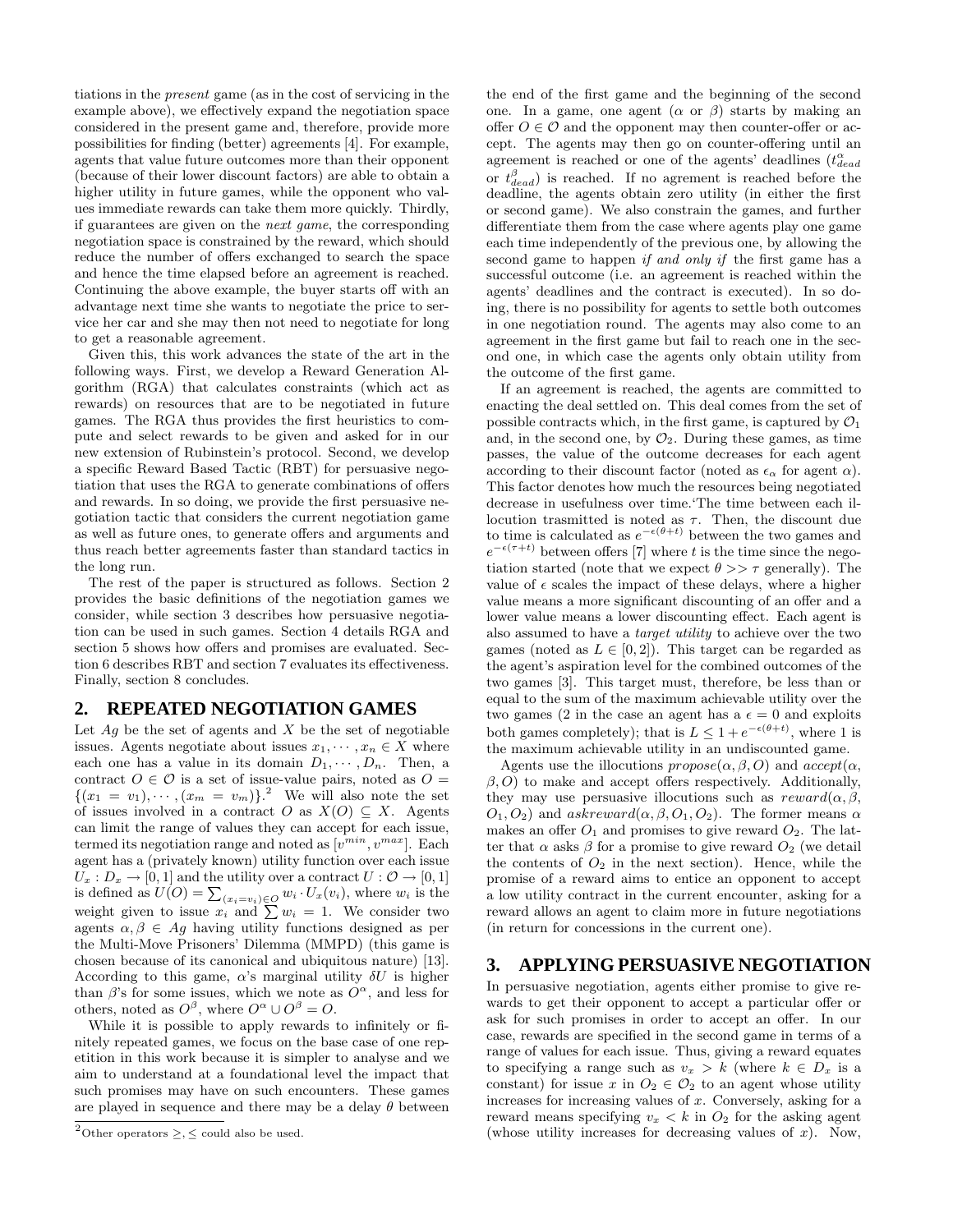agents may find it advantageous to accept such rewards if it costs them more to counter-offer (due to their discount factor) or if they risk passing their deadline (or their opponent's). Here, we do not deal with the issues related to whether the agents keep to their promises or how to tackle the uncertainty underlying this (we simply assume they do), but rather we focus on the reasoning mechanism that the agents require in order to negotiate using rewards.

Specifically, we propose that agents use the level to which they concede in the first game in order to decide on what to offer or ask for as a reward in the second one. This is graphically illustrated in figure 1 where  $O_1 \in \mathcal{O}_1$  and  $O_2 \in$  $\mathcal{O}_2$  are the proposed offer and reward respectively.





As can be seen,  $\alpha$  exploits  $\beta$  (by taking a larger share of the pie) through the offer  $O_1$  or alternatively  $\beta$  concedes more than  $\alpha$  (depending on who makes the offer). The promised reward offered or asked for in the second game then tries to compensate for the exploitation/concession applied to the first game. Now, one strategy that produces this behaviour is the following: the higher the concession, the higher will be the reward demanded, while the lower the concession, the higher will be the reward given. $3$  This strategy can be seen as a type of trade-off mechanism whereby agents take gains in the present (or the future) in return for losses in the future (or in the present) [10].

#### **4. REWARD GENERATION**

Building on the reasoning mechanism presented in section 3, we now develop our reward generation algorithm (RGA) that determines the level of concession made in the first game and hence determines the value of the corresponding reward, and finally decides whether to send it or not. First, we assume that an agent has some means of generating offers  $\mathcal{O}_1$ . In line with most work on negotiation in the presence of deadlines, we assume the agent's negotiation tactic concedes to some extent until an agreement is reached or the deadline is passed [2]. Then, at each step of the negotiation, based on the concessions made in an offer  $O_1 \in \mathcal{O}_1$ , RGA computes the reward  $O_2 \in \mathcal{O}_2$  and decides if it is to be asked for or given. In more detail, algorithm 1 outlines the main steps of RGA which are then detailed in the following subsections.

# **4.1 Step 1: Compute Concession Degrees**

In this context, the degree to which an agent concedes in any game is equivalent to the value it loses on some issues to its opponent relative to what the opponent loses to it on other issues. Assuming  $(x = v_x) \in O$  is the value of an issue x, and  $[v_x^{max}, v_x^{min}]$  is its negotiation range, then we define  $\mu_x = U_x(v_x), \ \overline{U}_x = \max\{U_x(v_x^{min}), U_x(v_x^{max})\}, \text{ and } \underline{U}_x =$ 

#### Algorithm 1 Main steps of the RGA

Require:  $O_1 \in \mathcal{O}_1, L$ 

- 1: Compute concessions in  $O_1^{\alpha}$  and  $O_1^{\beta}$ . {Here the agent determines how much both agents concede on the issues for which they have a higher and lower  $\delta U$  than their opponent.}
- 2: Select  $O_2 \in \mathcal{O}_2$  that matches the level of concession in  $O_1$
- 3: Check whether the combination of  $O$  and  $O_2$  satisfies  $L$ , adjust  $[v^{min}, v^{max}]$  for second game according to values in  $O_2$  and send offer and reward.

 $\min\{U_x(v_x^{max}), U_x(v_x^{min})\}$ . From these, we can compute the maximum an agent could get as  $U = \sum_{x \in X(O)} w_x U_x$ , the minimum as  $\underline{U} = \sum_{x \in X(O)} w_x \underline{U}_x$  and the actual utility as  $\Upsilon = \sum_{x \in X(O)} w_x \mu_x$  where  $w_x$  is  $\alpha$ 's relative weight of issue x and  $\sum w_x = 1$ . These weights can be ascribed the same values given to the weight the issue has in the utility function and can be normalised for the number of issues considered here. Then, an agent  $\alpha$  computes the concession degree on the offer  $O$  as:

$$
con^{\alpha}(O) = \frac{\overline{U} - \Upsilon}{\overline{U} - \underline{U}} \tag{1}
$$

It is then possible to calculate concessions on issues with higher and lower  $\delta U$  for  $\alpha$  using  $con^{\alpha}(O^{\alpha})$  and  $con^{\alpha}(O^{\beta})$ respectively. Then, the complement of these functions (i.e.  $1 - con^{\alpha}(\mathcal{O}^{\alpha})$  and  $1 - con^{\alpha}(\mathcal{O}^{\beta})$  represents how much  $\beta$ concedes to  $\alpha$  from  $\alpha$ 's perspective (or how much  $\alpha$  exploits  $\beta$ ).

#### **4.2 Step 2: Determine Rewards**

To determine which agent concedes more in the game (given that they play a MMPD),  $\alpha$  needs to compare its degree of concession on the issues with higher  $\delta U$  than  $\beta$  (i.e.  $O_1^{\alpha}$ ) and those with lower  $\delta U$  than  $\beta$  (i.e.  $O_1^{\beta}$ ) (in a zero sum game this is calculated for all issues). To this end, we define three conditions which refer to the case where  $\alpha$  concedes as much as  $\beta$  (COOP), concedes more to  $\beta$  (CONC), and concedes less than  $\beta$  (*EXPL*) respectively as follows:

- $COOP = true$  when  $con^{\alpha}(O_1^{\alpha}) + con^{\alpha}(O_1^{\beta}) = 1$  (i.e.  $\alpha$ has no grounds to give or ask for a reward).
- $CONC = true$  when  $con^{\alpha}(O_1^{\alpha}) + con^{\alpha}(O_1^{\beta}) > 1$  (i.e.  $\alpha$ can ask for a reward).
- $EXPL = true$  when  $con^{\alpha}(O_1^{\alpha}) + con^{\alpha}(O_1^{\beta}) < 1$  (i.e.  $\alpha$ should give a reward).

The above conditions capture the fact that an agent can only ask for a reward if it is conceding in the first game and can only give one if it is exploiting in the first game. It is possible to envisage variations on the above rules as agents may not always want to give a reward to their opponent if they are exploiting in the first game or they may want to ask for one even if they are not conceding. However, these behaviours could be modelled in more complex strategies (which we will consider in future work). But, in so doing, an agent may also risk a failed negotiation. Here, therefore, we focus on the basic rules that ensure agents try to maximise their chances of reaching a profitable outcome.

Now, having determined whether an argument is to be sent or not and whether a reward is to be asked for or given, we can determine the value of the reward. Given that an agent aims to achieve its target L, the value chosen for a reward will depend on L and on  $(con^{\alpha}(O_1^{\alpha}), con^{\alpha}(O_1^{\beta}))$  (i.e. the

<sup>&</sup>lt;sup>3</sup>It should be noted that while the figure pictures a zero-sum game, the applicability of rewards is not limited to such situations. Instead, they can be applied to more complex games such as the MMPD, for which we detail the procedure in the next section (and which we use in our experiments in section 7).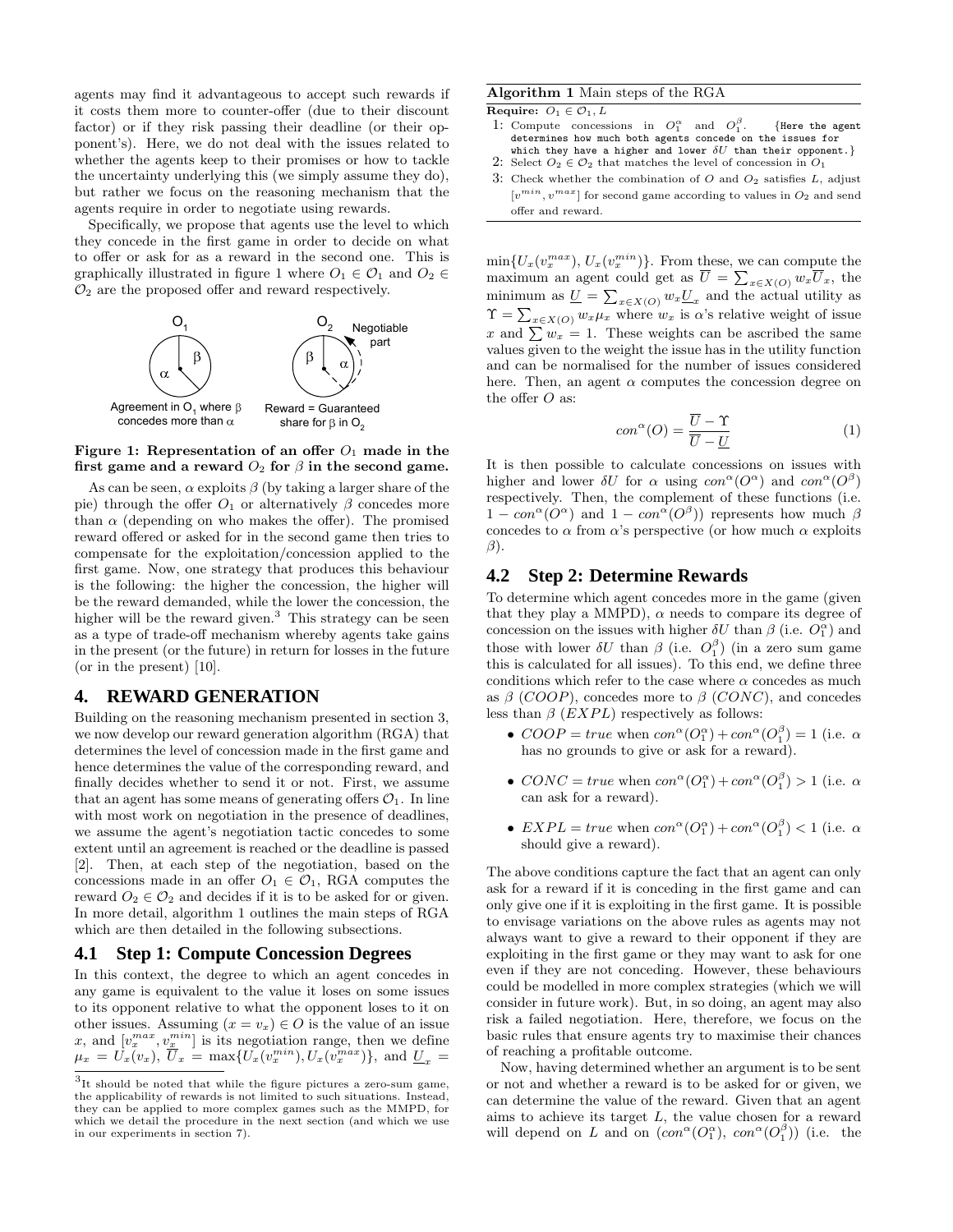degrees of concession of the agent). We will consider each of these points in turn.

Given  $O_1$ , the first game standing offer, the minimum utility  $\alpha$  needs to get in the second game is  $l_2 = L - U(O_1)$ . We then need to consider the following two cases (remember  $e^{-\epsilon(\theta+t)}$  is the maximum that can be obtained in the second game with discounts). Firstly, if  $l_2 \n\t\leq e^{-\epsilon(\theta + \tau + t)}$  it is still possible for  $\alpha$  to reach its target in the second game (provided the agents reach an agreement in the first one) and, therefore, give (or ask for) rewards as well. The larger  $l_2$  is, the less likely that rewards will be given (since less can be conceded in the second game and still achieve  $L$ ). Secondly, if  $l_2 > e^{-\epsilon(\theta + \tau + t)}$ , it is not possible to give a reward, but an agent may well ask for one in an attempt to achieve a value as close as possible to  $l_2$ .

For now, assuming we know  $l_2 \leq e^{-\epsilon(\theta + \tau + t)}$ , it is possible to determine how much it is necessary to adjust the negotiation ranges for all or some issues in  $O_2$  in order to achieve  $l_2$ . Specifically, the agent calculates the undiscounted minimum utility  $\frac{l_2}{e^{-\epsilon(\theta+\tau+t)}}$  it needs to get in the second game. Then, it needs to decide how it is going to adjust the utility it needs on each issue, hence the equivalent bound  $\nu_{out}$  for each issue, in order to achieve at least  $\frac{l_2}{e^{-\epsilon(\theta+\tau+t)}}$ . Here, we choose to distribute the utility to be obtained evenly on all issues.<sup>4</sup> Thus, the required outcome  $\nu_{out}$  of an issue in the second game can be computed as  $\nu_{out} = U_x^{-1} \left( \frac{l_2}{e^{-\epsilon(\theta + t)}} \right)$ .

Having computed the constraint  $\nu_{out}$ , the agent also needs to determine how much it should reward or ask for. To this end, the agent computes the contract  $\overline{O}$  which satisfies the following properties:

$$
con^{\alpha}(\bar{O}_{2}^{\alpha}) = 1 - con^{\alpha}(O_{1}^{\beta}) \text{ and } con^{\alpha}(\bar{O}_{2}^{\beta}) = 1 - con^{\alpha}(O_{1}^{\alpha})
$$

This is equivalent to our heuristic described in section 3 where the level of concession or exploitation in the offer in the first game (i.e. here  $O_1 = O_1^{\alpha} \cup O_1^{\beta}$ ) is mapped to the reward asked for or given in the second one (i.e. here  $\overline{O}_2 = \overline{O}_2^{\alpha} \cup \overline{O}_2^{\beta}$ . Here also we adopt the same approach as for  $\nu_{out}$  and distribute the concessions evenly on all issues. Then, assuming linear utility functions and finite domains of values for the issues, the above procedure is equivalent to reflecting the level of concession on issues with higher  $\delta U$ by  $\alpha$  onto those with higher  $\delta U$  for  $\beta$ . This is the same as inverting equation 1 given a known  $\overline{U}$  and  $\underline{U}$  (as defined in step 1), and finding  $v_x$  by assigning  $\mu_x = \Upsilon$  and inverting  $\mu_x$  for each issue (a procedure linear in time with respect to the number of issues considered). Let us assume that for an issue x this results in a **bound**  $\nu_r$  (a maximum or minimum according to the type of argument to be sent). Thus, from  $\overline{O}_2$ ,  $\alpha$  obtains bounds for all issues in the rewards it can ask from or give to  $\beta$ . Given this, we will now consider whether to send a reward based on how  $\nu_r$  and  $\nu_{out}$  compare for an issue x.

#### **4.3 Step 3: Sending Offers and Rewards**

Assume that  $\alpha$  prefers high values for x and  $\beta$  prefers low ones and that it has been determined that a reward should be offered (the procedure for asking for the reward is broadly similar and we will highlight differences where necessary).

Now,  $\alpha$  can determine whether a reward will actually be given and what its value should be according to the following constraints:

- 1.  $\nu_r \geq \nu_{out}$ :  $\alpha$  can promise a reward implying an upper bound  $\nu_r$  on the second game implying that  $\alpha$  will not ask for more than  $\nu_r$ . This is because the target  $\nu_{out}$ is less than  $\nu_r$  and  $\alpha$  can, therefore, negotiate with a revised upper bound of  $v^{max'} = \nu_r$  and a lower bound of  $v^{min'} = \nu_{out}$ . When asking for a reward,  $\alpha$  will ask for a *lower bound*  $\nu_r$  (i.e.  $v^{min'} = \nu_r$ ) and negotiate with the same upper bound  $v^{max'}$  in order to achieve a utility that is well above its target.
- 2.  $\nu_{out} > \nu_r$ :  $\alpha$  cannot achieve its target if it offers a reward commensurate with the amount it asks  $\beta$  to concede in the first game. In this case,  $\alpha$  revises its negotiation ranges to  $v^{min'} = \nu_{out}$  (with  $v^{max}$  remaining the same). In this case, the agent does not send a reward but simply *modifies its negotiation ranges*. Now, if it were supposed to ask for a reward,  $\alpha$  cannot achieve its target with the deserved reward. However, it can still ask  $\beta$  for the reward  $\nu_r$  (as a lower bound) and privately bound its future negotiation to  $v^{min'} = \nu_{out}$ while keeping its upper bound at  $v^{max}$ . In so doing, it tries to gain as much utility as possible.

Now, coming back to the case where  $l_2 > e^{-\epsilon(\theta + \tau + t)}$  (implying  $\nu_{out} > \nu_r$  as well), the agent that intends to ask for a reward will not be able to constrain its negotiation range to achieve its target (as in point 2 above). In such cases, the negotiation range is not modified and the reward may still be asked for (if  $CONC = true$ ).

Given the above final conditions, we can summarise the rules that dictate when particular illocutions are used and negotiation ranges adjusted, assuming an offer  $O_1$  has been calculated and  $O_2$  represents the associated reward as shown below:

| <b>Algorithm 2</b> Step 3 of RGA.                                                    |
|--------------------------------------------------------------------------------------|
| if COOP or $(EXPL$ and $\nu_{out} > \nu_r$ for at least one $x \in X(O_2)$           |
| then                                                                                 |
| $propose(\alpha, \beta, O_1).$                                                       |
| end if                                                                               |
| if CONC and $l_2 \leq e^{-\epsilon(\theta + \tau + t)}$ then                         |
| $askreward(\alpha, \beta, O_1, O_2)$ and modify $[v^{min}, v^{max}]$ for second      |
| game.                                                                                |
| end if                                                                               |
| if CONC and $l_2 > e^{-\epsilon(\theta + \tau + t)}$ then                            |
| $askreward(\alpha, \beta, O_1, O_2).$                                                |
| end if                                                                               |
| if EXPL and $\nu_{out} \leq \nu_r, \forall x \in X(O_2)$ then                        |
| reward( $\alpha, \beta, O_1, O_2$ ) and modify $[v^{min}, v^{max}]$ for second game. |
| end if                                                                               |

With all this in place, the next section describes how the recipient of the above illocutions reasons about their contents.

# **5. EVALUATING OFFERS AND REWARDS**

We now describe how an agent evaluates the offers and rewards it receives. Generally, when agents negotiate through Rubinstein's protocol, they accept an offer only when the next offer  $O_{next}$  they intend to put forward has a lower (additionally discounted due to time) utility than the offer  $O_{given}$ presented to them by their opponent. However, agents using persuasive negotiation also have to evaluate the incoming offer together with the reward they are being asked for or

<sup>&</sup>lt;sup>4</sup> Other approaches may involve assigning a higher  $\nu_{out}$  (hence a higher utility) on some issues which have a higher weight in the utility function. In so doing,  $\nu_{out}$  may constrain the agent's negotiation ranges so much for such issues that the two agents' ranges may not overlap and hence result in no agreement may be possible. Our approach tries to reduce this risk.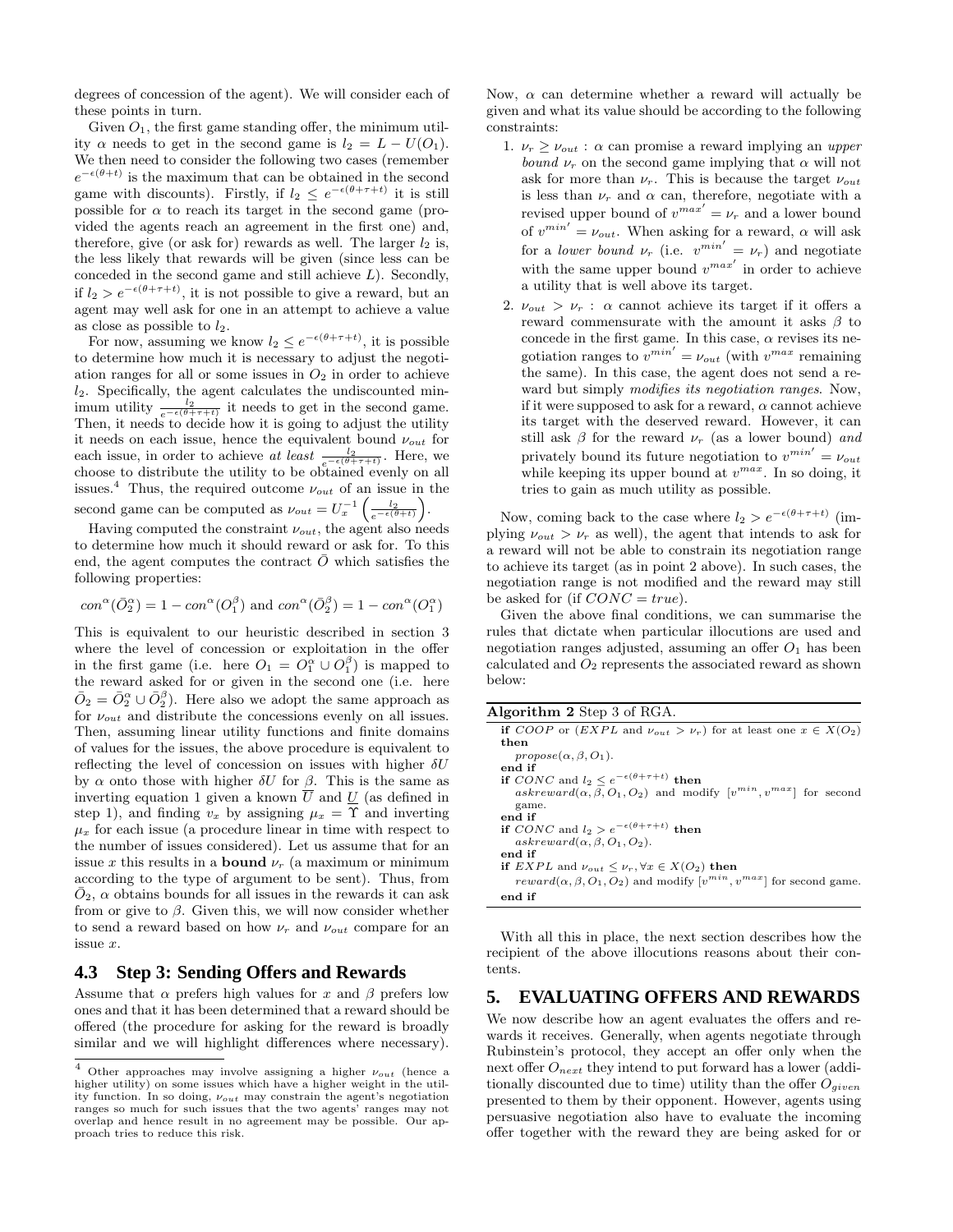are being promised. To address this, we follow a similar line of reasoning as above and evaluate a received offer and reward against the offer and reward the agent would have sent in the next negotiation step. From the previous section, we can generally infer that a reward will imply a value  $\nu_r$ for a given issue which defines either a lower or an upper bound for that issue in the next negotiation game. Therefore, given this bound, the agent may infer that the outcome ev of any given issue will lie in  $[v^{min'} , v^{max'}]$  which might be equivalent to or different from the agent's normal negotiation ranges  $[v^{min'} , v^{max}]$  and may take into account the agent's target  $\nu_{out}$  (given its target  $l_2$ ) or the value  $\nu_r$  itself (as discussed in the previous section).

Specifically, assume  $\beta$  is the agent that is the recipient of a reward (given or asked for) and that  $\beta$  prefers small values for the issue x being considered. Then, let  $\beta$ 's negotiable range be  $[v^{min}, v^{max}]$  for the issue x and  $\beta$ 's target be  $l_2^{\beta}$  in the second game (which implies that it needs at least  $\nu_{out}$  for the issue in the second game). Now, if  $\beta$ receives  $reward(\alpha, \beta, O, O_a)$  (or  $askreward(\alpha, \beta, O, O_a')$ ) for the second game,  $O_a$  implies that  $\nu_r^{\alpha}$  is the upper bound proposed for each issue x in  $O_a$  ( $\nu_r^{\alpha}$  would be a lower bound in  $O'_a$ ). In the meantime,  $\beta$  has calculated another offer  $O_{new}$  with a reward  $O_b$  in which a bound  $\nu_r^{\beta}$  is to be given to each issue x in  $O<sub>b</sub>$ . Then, for each issue x,  $\beta$  calculates the negotiable ranges given  $\nu_r^{\alpha}$  as  $[v^{min}, \min\{\nu_r^{\alpha}, \nu_{out}\}]$  (or  $[\nu_r^{\alpha}, \min{\{\nu_{out}, v^{max}\}}]$  if  $O'_a$  is asked for<sup>5</sup>) while it calculates  $[\nu_r^{\beta}, \min{\{\nu_{out}, v^{max}\}}]$  given  $\nu_r^{\beta}$ . We assume  $\beta$  can then calculate (e.g. by picking a value over a normal distribution defined in the negotiation range<sup>6</sup>) the expected outcome of each range as  $ev_x^{\alpha}$  for  $[v^{min}, \nu_r^{\alpha}]$  (or  $[\nu_r^{\alpha}, \min\{\nu_{out}, v^{max}\}]$ ) in the case of  $O'_a$ ) and  $ev_x^{\beta}$  for  $[\nu_r^{\beta}, \min\{\nu_{out}^{\beta}, v^{max}\}]$  in the case of  $O_b$ . Given each of these expected outcomes for each issue, the overall expected outcomes,  $EO_a \in \mathcal{O}_2$  and  $EO_b \in \mathcal{O}_2$ , of the second game can be calculated given a reward. Thus,  $EO_a$  is the expected outcome of the reward given by  $\alpha$  and  $EO<sub>b</sub>$  is that for the promise of  $\beta$ . Given that these outcomes have been calculated, the agent then decides to accept or counter offer using the rule below. This evaluates the offer generated against the offer received to decide whether to accept the offer and promise received or send a reward illocution (note the addition of discount factors to reflect the time till the next game and between illocutions, that is, sending the counter offer, receiving an accept, and sending the first offer in the second game):

| if $U(O_{new}) \cdot e^{-\epsilon \beta (\tau + t)} + (U(EO_b) \cdot e^{-\epsilon \beta (\theta + \tau + t)} \leq U(O)$ . |  |
|---------------------------------------------------------------------------------------------------------------------------|--|
| $e^{-\epsilon_{\beta}(2\tau+t)}) + (U(EO_{a}) \cdot e^{-\epsilon_{\beta}(\theta+3\tau+t)})$ then                          |  |
| $accept(\beta, \alpha, O)$                                                                                                |  |
| else                                                                                                                      |  |
| $reward(\beta, \alpha, O_{new}, O_b)$                                                                                     |  |
| end if                                                                                                                    |  |

As can be seen above, if the sum of the utility of the offer and the expected utility of the promise is higher than the offer and reward to be proposed by  $\beta$  (discounted over time), α's proposition is accepted. Otherwise,  $β$  counteroffers with its promise. If instead, a reward  $O'_{b}$  were to be asked for by  $\beta$  along with an offer  $O_{new}$ , then  $\beta$  will apply a similar decision rule as above (where  $EO'_{b}$  is the expected outcome

 $β$  calculates for the reward it asks from  $α$ ) in which we simply replace  $EO_b$  with  $EO_b'$ . Finally, in the case where  $\beta$  has received a persuasive offer and can only reply with another offer without any argument,  $\beta$  calculates the expected outcome of the second game using only its altered negotiation range  $[v^{min}, \min\{\nu_{out}, v^{max}\}]$  to elicit  $EO''_b$  (which we use to replace  $EO_b$  with in the rule above). Note that the second game is left more uncertain in the latter case since the negotiation range has not been tightened by any reward and so the agents may take more time to reach an agreement in the second game (as per section 1).

Having described our mechanism for sending and evaluating rewards and offers, we will now propose a novel tactic that uses it to perform persuasive negotiation.

# **6. THE REWARD BASED TACTIC**

As described in section 4, RGA requires an offer to be generated by some negotiation tactic in order to generate the accompanying reward. In this vein, the most common such tactics can be classified as: (i) behaviour-based (BB) – using some form of tit-for tat or (ii) time-based – using Boulware (BW) (concedes little in the beginning before conceding significantly towards the deadline) or Conceder (CO) (starts by a high concession and then concedes little towards the deadline)  $[2]$ .<sup>7</sup> Now, many of these tactics start from a high utility offer for the proponent (here  $\alpha$ ) and gradually concede to lower utility ones. In our model, this procedure automatically causes RGA to start by promising rewards and then gradually move towards asking for rewards.

To ground our work, we present a novel reward-based tactic (RBT) (based on Faratin's trade-off tactic [3]) that either asks for or gives a reward at any point in the negotiation in order to reach an agreement. To do so, however, the agent needs to know how to evaluate incoming offers and rewards and generate counter-offers accordingly. Given this, we will consider the three main cases in calculating the response to having received an offer and a proposed reward (see algorithm 3).

Case 1: An offer and a reward have been received and it is possible to counter offer with a reward.

In this case,  $\alpha$  needs to calculate combinations of rewards and offers and choose the combination that it deems most appropriate to send to  $\beta$ . To calculate these combinations,  $\alpha$ first needs to determine the overall utility each combination should have. To achieve this, we use a hill climbing method similar to Faratin et al.'s tactic. In this method, the agent tries to find an offer that it believes is most favourable to its opponent, while not necessarily conceding too much. In our case (particular for the MMPD), this procedure equates to the agent trying to gain more utility on the issues on which it has a higher  $\delta U$  and less on those for which it has a lower  $δU$  than  $β$ <sup>8</sup>. In so doing, the strategy can maximise joint gains in the repeated negotiation encounter.

Thus, the utility to be conceded in the next offer (or utility step),  $Su$ , is calculated according to the difference that exists between the agent's previous offer and the last one sent by

<sup>&</sup>lt;sup>5</sup>This range assumes  $\nu_{out} \geq \nu_r^{\alpha}$ , but in cases where this is not true the reward proposed by  $\alpha$  is automatically rejected.

 $^6\!$  This is the technique we adopt here. However, other techniques such as fuzzy reasoning or learning mechanisms could also be used to get this value.

 ${\rm ^7O}$  ther negotiation tactics might also be resource-based or dependent on other factors. The tactics we select here have been chosen because they have been demonstrated to be relatively successful and are among the most common ones studied in the literature [10, 2].

<sup>8</sup>Note this is different from the point discussed in footnote 4 since here we do not constrain the negotiation ranges, but rather search for offers that may be profitable to both parties.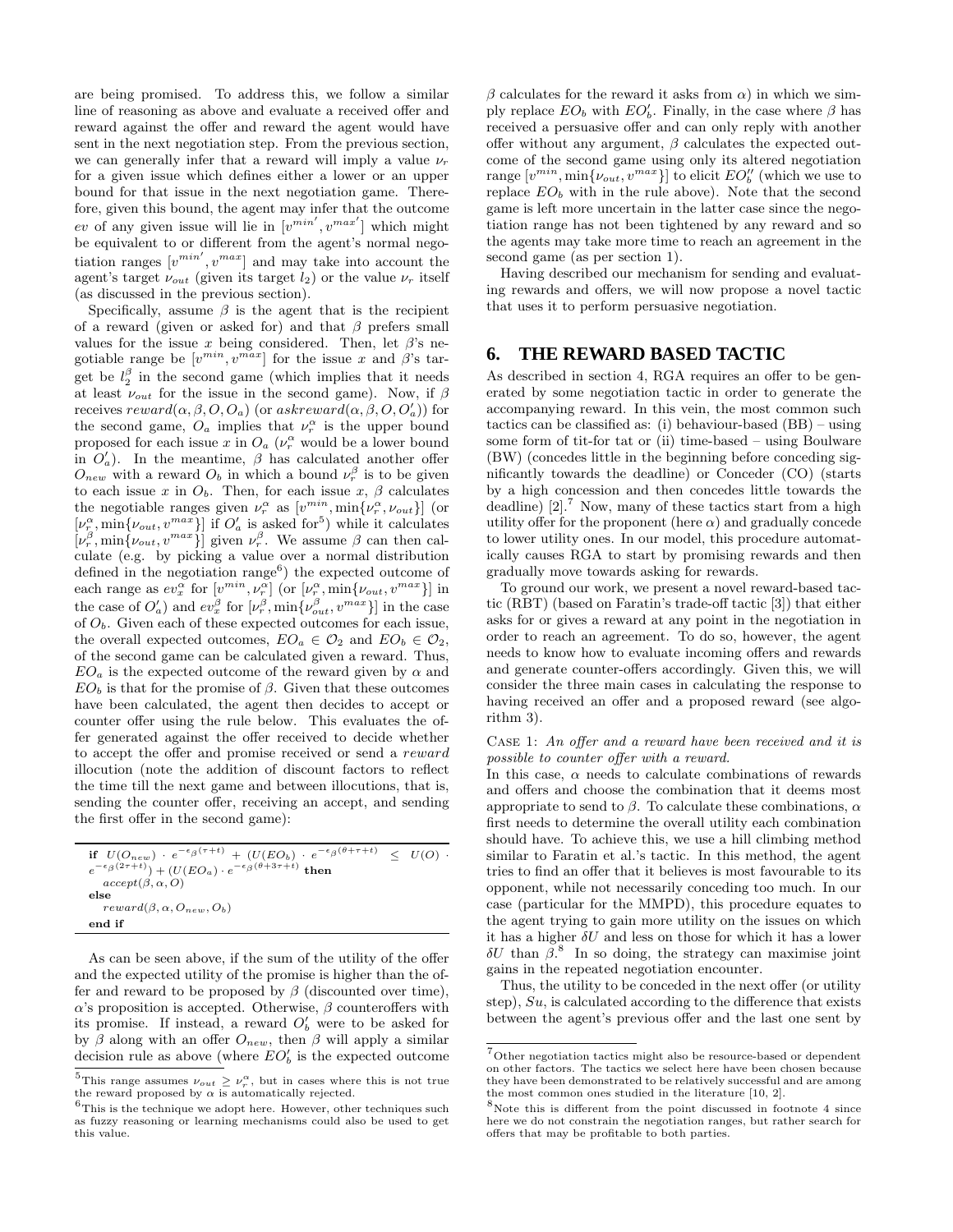its opponent.

$$
Su(O_1, O_2, O'_1, O'_2) = \frac{U(O_1)e^{-t} + U(EO_2)e^{-(\theta + t)}}{-U(O'_1)e^{-(\tau + t)} + U(EO'_2)e^{-(\theta + 2\tau + t)}}
$$

where  $O_1$  and  $EO_2$  are the previous offer and expected outcome in the second game from  $\alpha$ 's reward  $O_2$  respectively and  $O'_1$  and  $EO'_2$  are the current offer and the expected outcome of  $\beta$ 's argument  $O'_2$ , respectively. If  $\alpha$  does not specify a reward  $O_2$ ,  $EO_2$  is calculated as per section 5 given the normal negotiation ranges. Similarly,  $EO'_{2}$  is also calculated in the same way if  $\beta$  does not specify a reward with the previous offer.

Given the utility step  $Su$ , it is then possible to calculate the utility  $Nu$  of the combination of the next offer and reward using the following equation:

$$
Nu = U(O_1)e^{-(2\tau+t)} + U(EO_2)e^{-(\theta+3\tau+t)}
$$
  
-Su(O<sub>1</sub>, O<sub>2</sub>, O'<sub>1</sub>, O'<sub>2</sub>, f) (2)

The next step involves generating combinations of offers and rewards whose combined utility is as close as possible to Nu. To this end, we use an optimisation function  $OptComb$ :  $[0, 2] \times \mathcal{O}_1 \times \mathcal{O}_2 \times \mathcal{O}_1 \times \mathcal{O}_2 \rightarrow \mathcal{O}_1 \times \mathcal{O}_2$ , based on linear programming, that calculates the reward and offer whose values are most favourable to  $\beta$  (but still profitable for  $\alpha$ ). OptComb therefore runs through RGA to find the best possible rewards and the associated offers whose combined utility is less than or equal to  $Nu$  and that concede more on issues for which  $\beta$  has a higher marginal utility. RGA also informs RBT whether the reward is to be asked for or given and whether negotiation ranges need to be modified (as described in section 4). However, OptComb can also fail to find an optimal output (as a result of the constraints being too strong (e.g. the target  $L$  being too high) or the optimizer not being able to find the solution in the specified number of steps) and in these cases, we resort to another procedure described next (i.e. Cases 2 and 3).

Case 2: OptComb fails and the last offers made involved rewards.

The agent cannot find a combination of a proposal and a reward whose utility matches Nu. Therefore, it calculates an offer using the time-based heuristics presented earlier.<sup>9</sup>

Case 3: OptComb fails and the last offers made did not involve rewards.

It is possible to continue the same step-wise search for an agreement as in case 1. Here, our tactic calculates the offer whose utility is as close as possible to  $Nu$  (without  $U(EO_2')$ ) or  $U(EO_2)$ . Moreover, the offer calculated is such that it is the one that is most similar to the offer by  $\beta$ . This is achieved by running an optimization function  $OptProp : [0, 2] \times \mathcal{O}_1 \times$  $\mathcal{O}_1 \rightarrow \mathcal{O}_1$  that calculates an offer  $O_1$  such that  $O_1$  maximises the level of concession on issues with higher marginal utility for the opponent (as in case 1) while still achieving  $Nu$ . In case the issues being negotiated are qualitative in nature, the similarity based algorithm by [3] may be used.

Algorithm 3 The RBT algorithm.

Require:  $O_1$ ,  $O_2$ ,  $O'_1$ ,  $O'_2$ 

- 1: Use a mechanism to calculate  $EO_2, EO'_2$  { $\alpha$  calculates the expected outcomes of the arguments as discussed in section 5.}
- 2:  $\text{step} = \textit{Su}(O_1, O_2, O'_1, O'_2)$  {calculate the utility concession.}
- $3:$  nu =  $U(O_1)e^{-(2\tau+t)}$  +  $U(EO_2)e^{-(\theta+3\tau+t)}$  step {calculate the utility of the combination of offer and reward to be generated.}
- 4:  $(O''_1, O''_2) = OptComb(\text{nu}, O_1, O_2, O'_1, O'_2)$ s. t.  $U(O''_1)e^{-(2\tau+t)} + U(EO''_2)e^{-(\theta+3\tau+t)} \leq \text{nu (here the)}$ values in the combination are optimised to be more favourable to  $\beta$  and as close as possible to nu.}
- 
- 5: if  $OptComb$  succeeds then {Case 1}<br>6: send O'' and O'' {RGA decides whether the reward is asked<br>from or given to β.}
- 7: else if  $OptComb$  fails & (both or one of  $O_2$  or  $O'_2$  is not null) then {Case 2}
- 
- 8: use BW or CO to generate  $O_1''$ <br>9: send offer  $O_1''$  and modify  $[v^{min}, v^{max}]$  to achieve L as in RGA.
- 10: else if  $OptComb$  fails & (both  $O_2$  and  $O_2'$  are null) then {Case  $\begin{array}{c} \textbf{3} \\ 11: \end{array}$  step'
- 11: step' =  $Su(O_1, null, O'_1, null)$  {calculate the step in utility.}
- 12: nu' = $U(O_1)e^{-(2\tau+t)}$  step' {calculate the utility of the offer to be generated.}<br>
13:  $O_1'' = OptProp(nu', O_1, O_1')$  s.t.  $U(O_1'') \leq nu'$  {find
- the offer that is most favourable to  $\beta$  but as close as possible to nu'.}

14: send offer  $O_1''$  and modify  $[v^{min}, v^{max}]$  to achieve L as in RGA. 15: end if

We capture all the above three cases in algorithm 3. As can be seen, RBT only generates offers and rewards in the first game. In the second one, we use a time-based or behaviourbased heuristic to calculate offers. While it is certainly possible to generate offers using the optimisation function of RBT in the second game, we do not do so in order to focus our analysis on the effect the bounds imposed by rewards have on the outcome of the second game when agents use basic tactics.

#### **7. EXPERIMENTAL EVALUATION**

In this section, we describe a series of experiments that aim at evaluating the effectiveness and efficiency of our PN model in repeated interactions. To this end, we evaluate it against basic tactics using standard benchmark metrics. In the following sections, we first detail the experimental settings and then provide the results of these experiments.

#### **7.1 Experimental Settings**

Agents  $\alpha$  and  $\beta$  negotiate over 4 issues  $x_1, ..., x_4$  and their preferences are as per a MMPD. Thus,  $\delta U_x^{\alpha} > \delta U_x^{\beta}$ , where  $x \in x_1, x_2$  such that  $x_1$  and  $x_2$  are more valued by  $\alpha$  than  $\beta$ , while  $x_3$  and  $x_4$ , are more valued by  $\beta$  than  $\alpha$  (i.e.  $\delta U_y^{\alpha}$  <  $\delta U_y^{\beta}$ , where  $y \in x_3, x_4$ ).  $t_{max}$  is set to 2 seconds which is equivalent to around 300 illocutions being exchanged between the two agents (in one game).<sup>10</sup> The agents' deadlines,  $t^{\alpha}_{dead}$  and  $t^{\beta}_{dead}$ , are defined according to a uniform distribution between 0 and 2 seconds. The discount factors,  $\epsilon_{\alpha}$  and  $\epsilon_{\beta}$ , are set to a value between 0 and 1 and are drawn from a uniform distribution. The targets of the agents  $L^{\alpha}$  and  $L^{\beta}$ are drawn from a uniform distribution between 0 and 2. We set  $\theta = 0.5$  and  $\tau = 0.0001$  to simulate instantaneous replies and set the degree of intersection of the negotiation ranges

<sup>&</sup>lt;sup>9</sup>In this case, BB tactics would not be appropriate to generate an offer given previous offers by the opponent. This is because some offers have been proposed in combination with a reward such that the concessions in the offers may not be monotonic (an asked for reward may compensate for a concession in the offer or a concession in the given reward may be compensated for by the higher utility of the offer). The latter property is a requirement for BB (or even all hillclimbing tactics [3]) to work . Therefore, either BW or CO is used to generate the offer since these are independent of the previous offers made by the opponent.

 $^{10}\rm{Preliminary~ experiments}$  with the negotiation tactics suggest that if the agents do not come to an agreement within this time period, they never achieve any agreement (even if the maximum negotiation time is extended).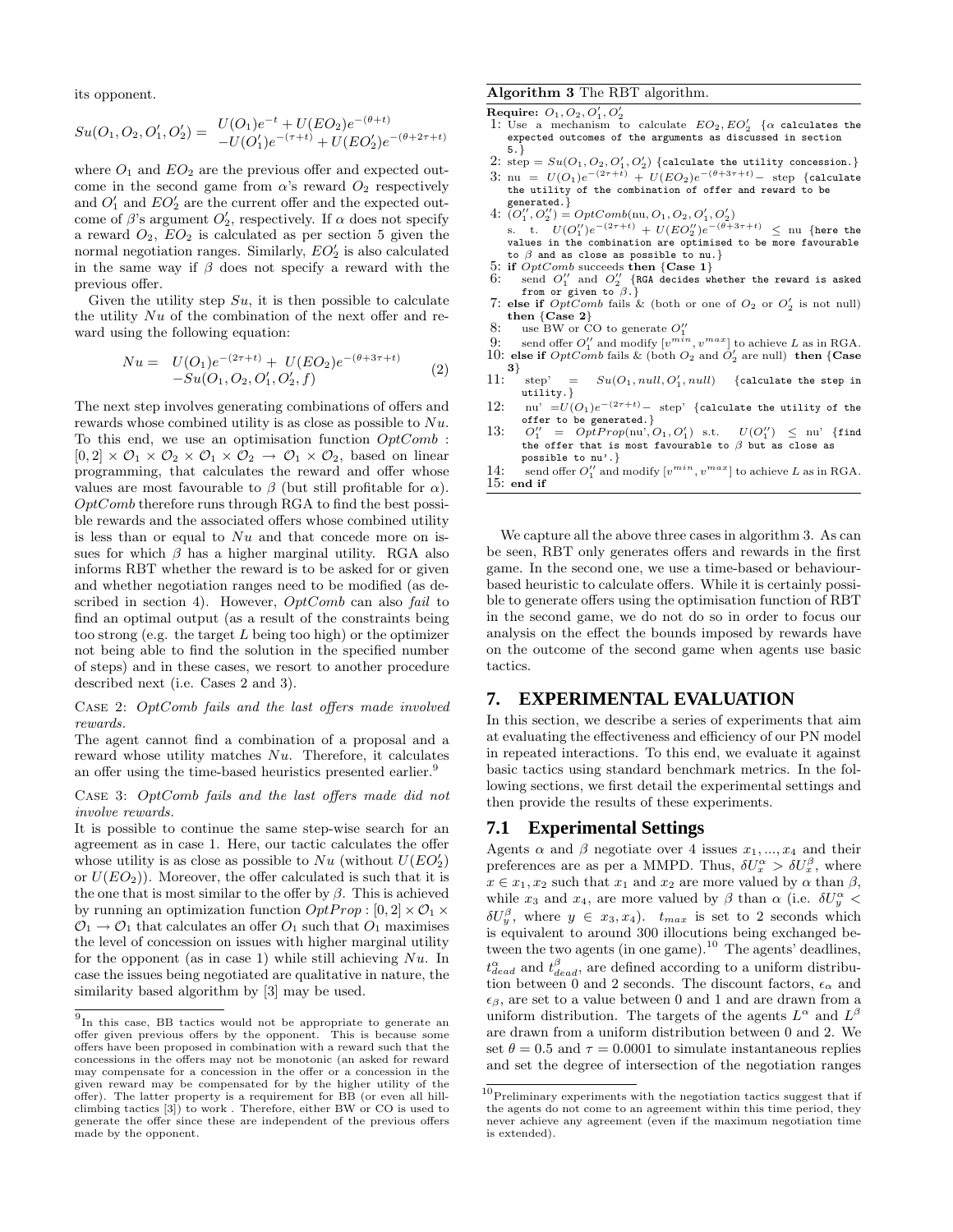to 0.8 (which means that  $[v_\alpha^{min}, v_\beta^{max}]$  overlap  $[v_\alpha^{min}, v_\alpha^{max}]$ and  $[v_\beta^{min}, v_\beta^{max}]$  by 80%).

|          | Utility function and weight of each issue |                    |                    |                        |  |  |  |
|----------|-------------------------------------------|--------------------|--------------------|------------------------|--|--|--|
|          | $w_{x_1}$<br>$\cup$ $x_{1}$ ,             | $U_{x_2}, w_{x_2}$ | $U_{x_2}, w_{x_2}$ | $U_{x_{A}}, w_{x_{A}}$ |  |  |  |
| $\alpha$ | $0.4x_1, 0.5$                             | $0.9x_2$ , 0.2     | $1-0.2x_1$ , 0.2   | $1-0.6x_2, 0.1$        |  |  |  |
|          | $1-0.2x_1, 0.4$                           | $1-0.6x_2, 0.1$    | $0.9x_2, 0.3$      | $0.4x_1$ , 0.2         |  |  |  |

Table 1: Utility functions and weights of issues for each agent.

We will further assume that the first offer an agent makes in any negotiation is selected at random from those that have the highest utility. Also, the agent that starts the negotiation is chosen at random. This reduces any possible first-mover advantage that one strategy may have over another (i.e. which loses less utility due to discount factors). Moreover, in order to calculate the expected outcome of the second game (as discussed in section 5), agents draw the outcome for each issue from a normal distribution with its mean centred in the middle of the agent's negotiation range for the second game with a variance equal to 0.5. Finally, in all our experiments we use ANOVA (ANalysis Of VAriance) to test for the statistical significance of the results obtained.

Given these game settings, we define the populations of negotiating agents in terms of the tactics they use. As discussed in section 6, a number of tactics are available in the literature for experimentation and we will use BB tactics, as well as BW and CO, to generate offers for the RGA algorithm. Moreover, we will compare the performance of these with RBT. The settings of the strategies (i.e. the combination of tactics for the two games) played by the agents is given in table 2. Here, the populations of standard nonpersuasive agents (i.e. disconnected from RGA) using only BB, BW, or CO in both games are noted as NT (negotiation tactics), while those that are connected to RGA are noted as PNT (persuasive negotiation tactics). The population of agents using RBT is noted as RBT.

| Game                                  | Strategies              |               |            |  |  |  |
|---------------------------------------|-------------------------|---------------|------------|--|--|--|
|                                       | Non-Persuasive          | Persuasive    |            |  |  |  |
| Type                                  | NТ                      | <b>PNT</b>    | <b>RBT</b> |  |  |  |
|                                       | BB, BW, CO              | PBB, PBW, PCO | <b>RBT</b> |  |  |  |
|                                       | $BB. \overline{BW. CO}$ | BB, BW, CO    | ANY        |  |  |  |
| Table 9. Cattings for counts' tooties |                         |               |            |  |  |  |

Table 2: Settings for agents' tactics.

As can be seen from the above table, agents can use rewards in the first game and revert to standard tactics for the second one. For example, a PNT agent, using BW with RGA in the first game, uses BW in the second game. For RBT agents, we randomly select among the three standard tactics.

Given that persuasive strategies like PNT and RBT can constrain their rewards and negotiation ranges according to their target  $L$  (as shown in section 4.2), we also need to allow other non-persuasive tactics to constrain their ranges accordingly to ensure a fair comparison. Thus, we allow all tactics to constrain the ranges of the issues in the second game according to their target whenever they reach agreements without the use of any arguments. The procedure to do so is similar to that described in section  $4.2^{11}$  In the following experiments, we use homogeneous populations of 80 agents for each of NT, PNT, and RBT and also create a population of equal numbers of RBT and PNT agents (40 each) which we refer to as PNT&RBT to study how RBT and PNT agents perform against each other.

Given the populations of agents described above we next define the means used to decide whether PN indeed achieves better agreements faster than standard negotiation mechanisms. We therefore apply the following metrics:

- 1. Average number of offers the average number of offers that agents need to exchange before coming to an agreement. The smaller this number the less time the agents take to reach an agreement.
- 2. Success rate the ratio of agreements to the number of times agents meet to negotiate.
- 3. Average utility per agreement the sum of utility of both negotiating agents over all agreements divided by the number of agreements reached.
- 4. Expected utility the average utility weighted by the probability that an agreement is reached.

Given these requirements, in the following subsection we detail experiments with populations defined above and evaluate their performances.

#### **7.2 Empirical Results**

In this section, we postulate a number of hypotheses regarding the performance of RGA and RBT and describe the results which validate them.

H1 Negotiation tactics that use RGA are more time efficient than those that do not.

This hypothesis follows from the fact that we expect arguments to help agents find agreements faster. Here we record the average number of offers (the lower this number the more time efficient the agents are) an agent makes in order to reach an agreement. For all populations of tactics, each agent meets another agent 50 times and this is repeated 15 times and the results averaged. Thus it was found that NT takes an average of 547 offers to reach an agreement, while PNT strategies take 58 and PNT&RBT takes 56.5 offers per agreement (nearly 10 times less than NT). Thus, the performance of RBT is significantly better than the other populations since it reaches agreements within only 26 offers (which is less than NT by a factor of 21). Now, the reason for the superior performance of persuasive tactics in general is that the rewards make offers more attractive and, as we expected, the shrinkage of negotiation ranges in the second game (following from the application of the rewards) further reduces the negotiation space to be searched for an agreement. The additional improvement by RBT can be attributed to the fact that both negotiating agents calculate rewards and offers (through the hill-climbing algorithm) that give more utility to their opponent on issues for which they have a higher marginal utility (as explained in section 6). Hence, this is faster than for PNT&RBT in which only one party (the RBT) performs the hill-climbing.

These results suggest the outcomes of RBT and PNT populations should be less discounted and should also reach more agreements (since they take less time to reach an agreement and hence do not go over the agents' deadlines). However, it is not clear whether the utility of the agreements reached will be significantly higher than for NT agents.

H2 Negotiation tactics that use the RGA achieve a higher success rate, expected utility, and average utility than those that do not.

To test this hypothesis, we run the same experiments as above and record the average utility per agreement and the number of agreements reached. Thus, it is possible to calculate the expected utility, average utility per encounter, and the success rate per game as explained earlier.

 $^{11}\mathrm{The}$  difference between the constraint applied by the reward and by the target is that the former applies the constraint to both agents, while the latter only applies separately to each agent according to their individual targets.